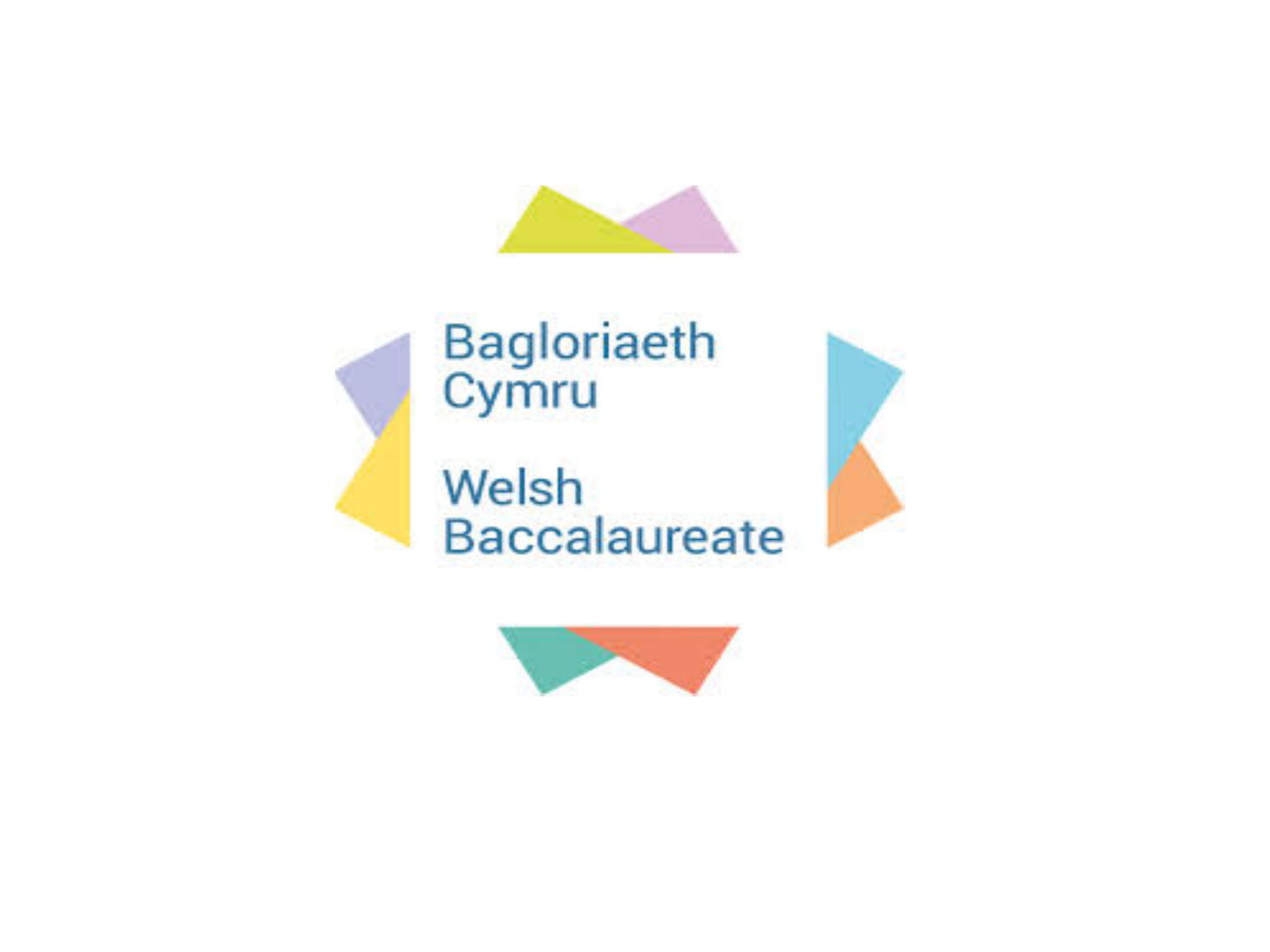

- Stronger focus on development of skills for work and higher education
- Clear, purposeful assessment through new GCSEs, Individual Project and 'Challenges'
- An engaging framework for learners to develop world class skills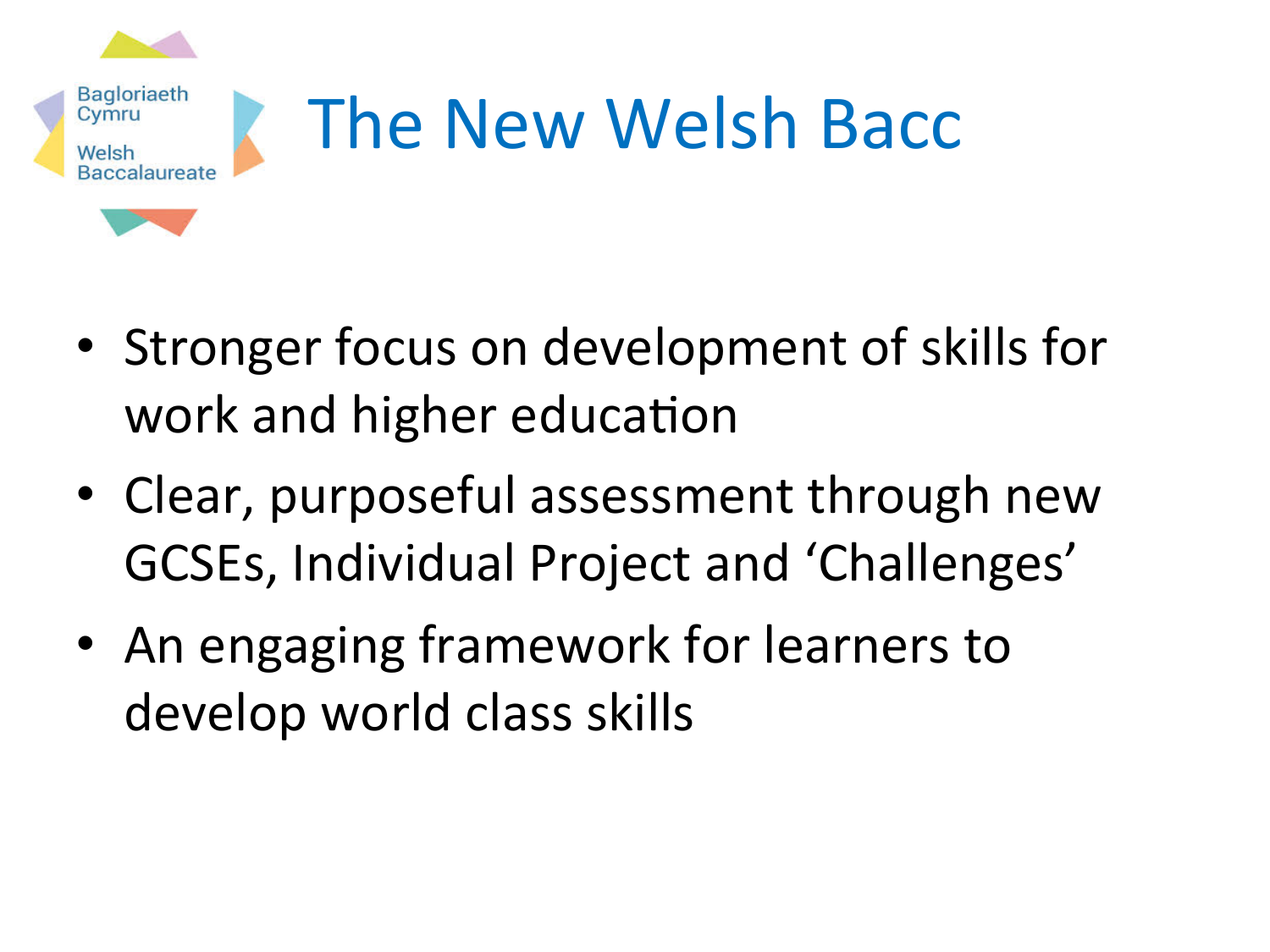3 elements: 

1. Skills Challenge Certificate (1 individual project and 3 challenges)

2.GCSE English Language or Welsh Language and GCSE Mathematics – Numeracy. 3. Supporting qualifications: (For example, other GCSEs; A levels/AS qualifications; vocational qualifications

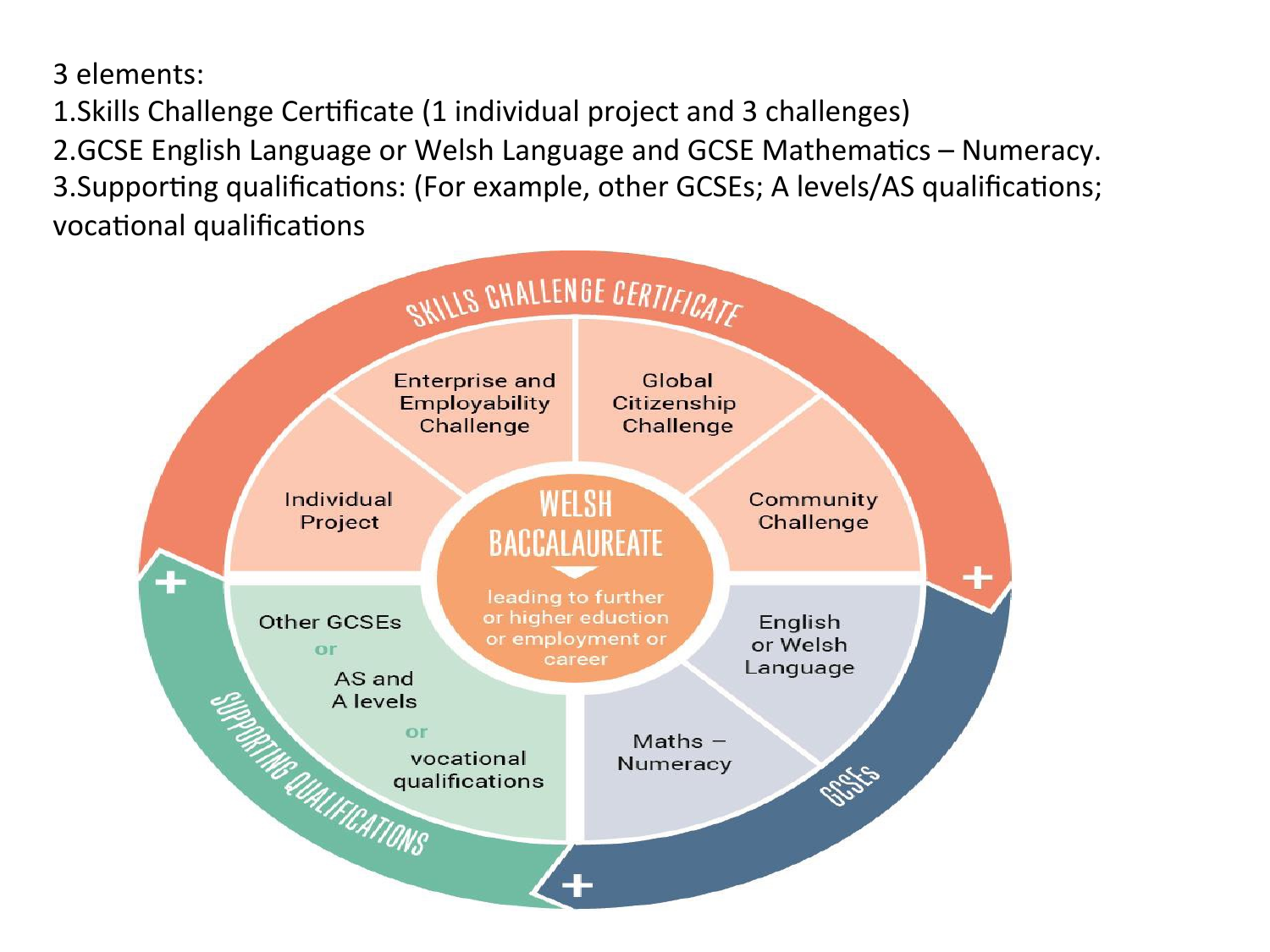### Project + Challenges



An independent, research-based activity through which learners demonstrate knowledge and skills that are assessed through a written account or an artefact/product supported by written evidence.

Develop enterprising skills and attributes and enhance employability.

Understand and respond appropriately to a global issue. 

Identify, develop and participate in opportunities that will benefit the local community.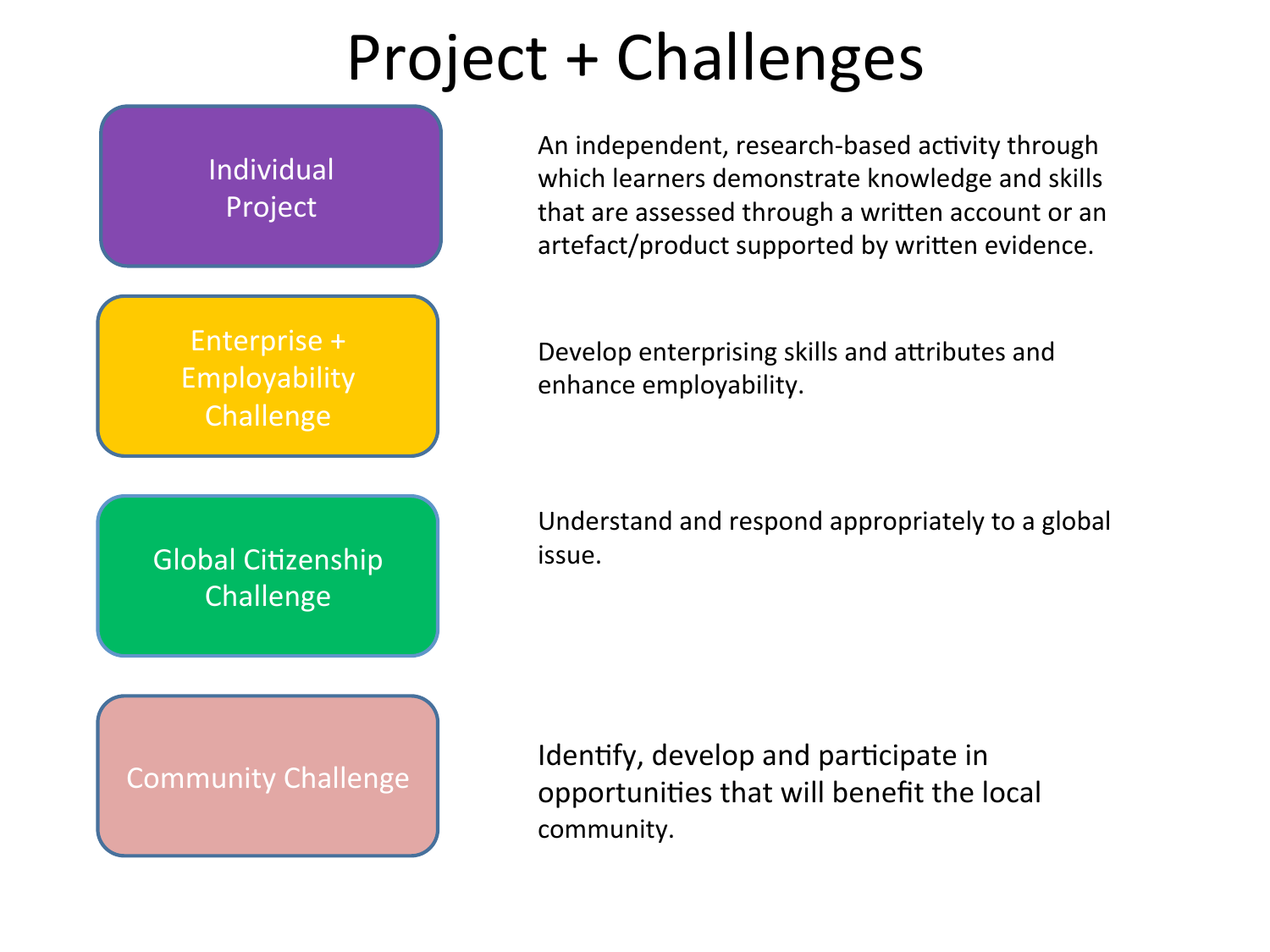## Essential Skills

**All of these skills will be developed in a variety of ways across the curriculum and throughout learning and life.** 

- Literacy
- Numeracy
- Digital Literacy
- Critical Thinking & Problem Solving
- Planning & Organisation
- Creativity & Innovation
- Personal Effectiveness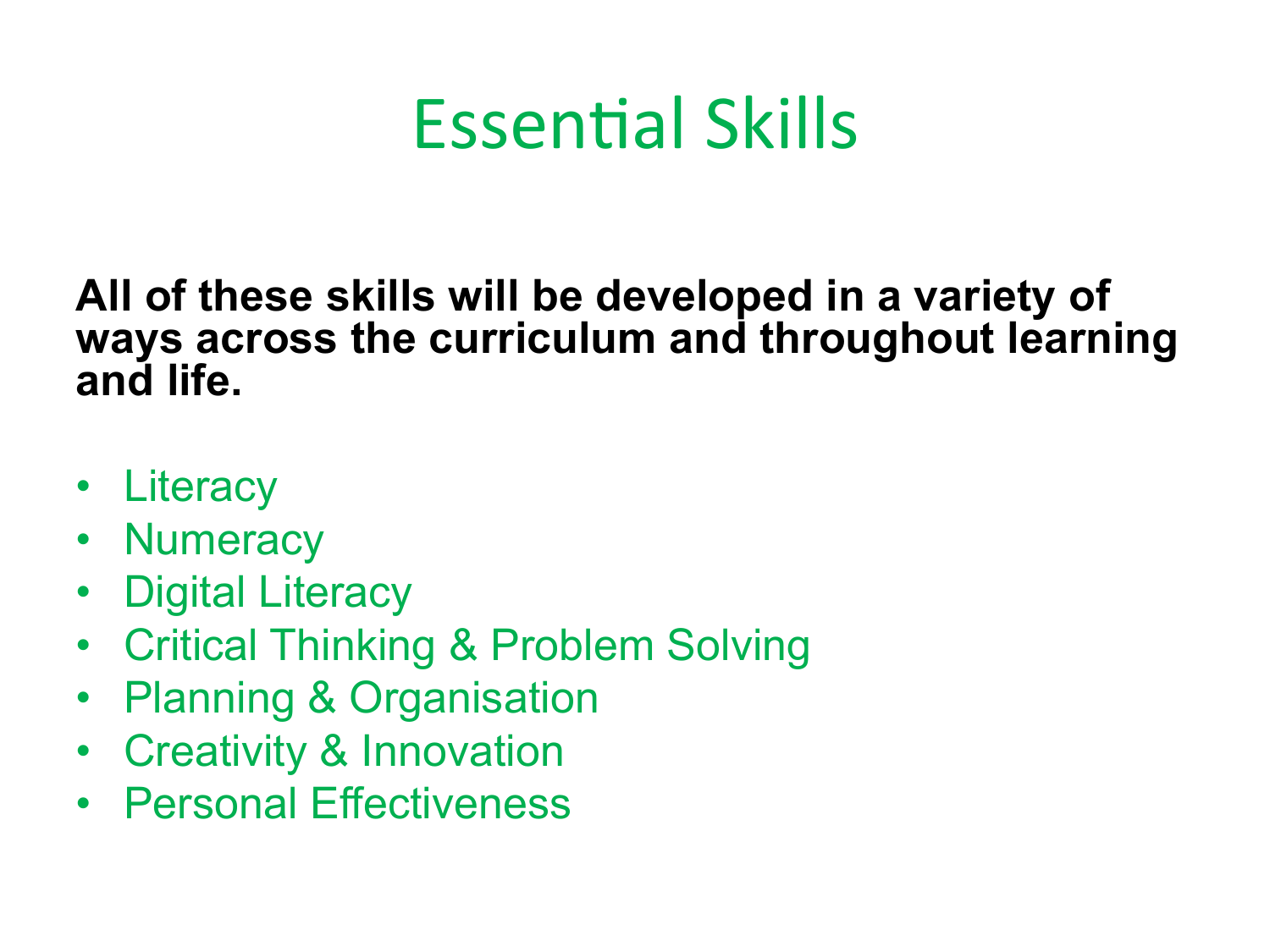#### Time

|                                                  | <b>Total Hours</b> | <b>Assessment Hours</b> |
|--------------------------------------------------|--------------------|-------------------------|
| Enterprise and<br><b>Employability Challenge</b> | 30                 | 20                      |
| <b>Global Citizenship</b><br>Challenge           | 25                 | 10                      |
| <b>Community Challenge</b>                       | 25                 | 18                      |
| Individual project                               | 40                 | 20                      |

Each learner is entitled to a Personal Mentor and must have regular 1:1 interviews and individual support and guidance.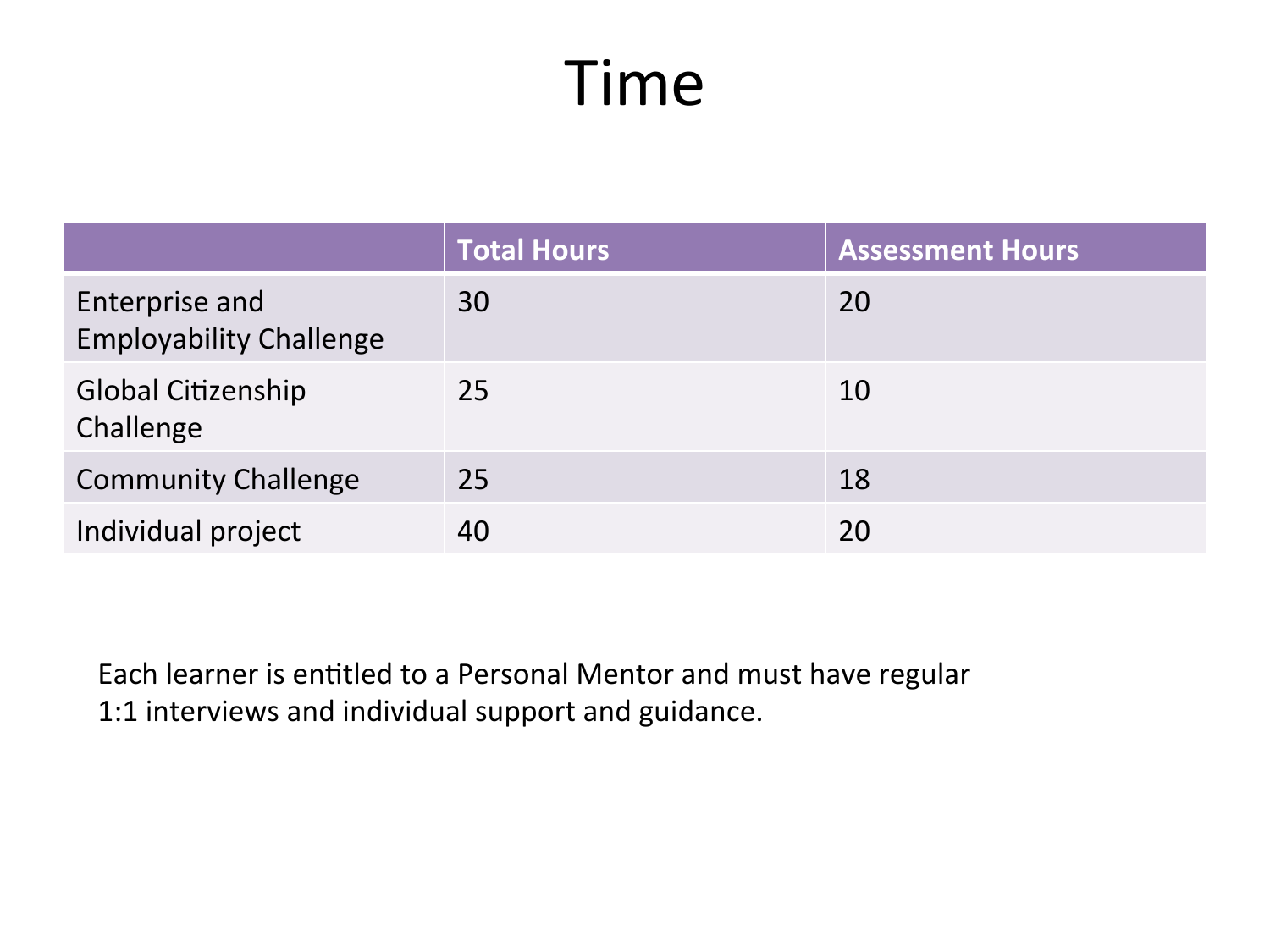**Skills Challenge Certificate (3 challenges and individual project) + Supporting Qualifications = Welsh Bacc** 

- **Foundation** Welsh Baccalaureate (level 1) will be graded Pass\* and Pass
- **National** Welsh Baccalaureate (level 2) will be graded  $A^*$ , A, B and C OWILLS CHALLENGE CERTIFICATE

#### **Performance Measures**

**2017 reported on 2018 contribute to performance Measure'.**